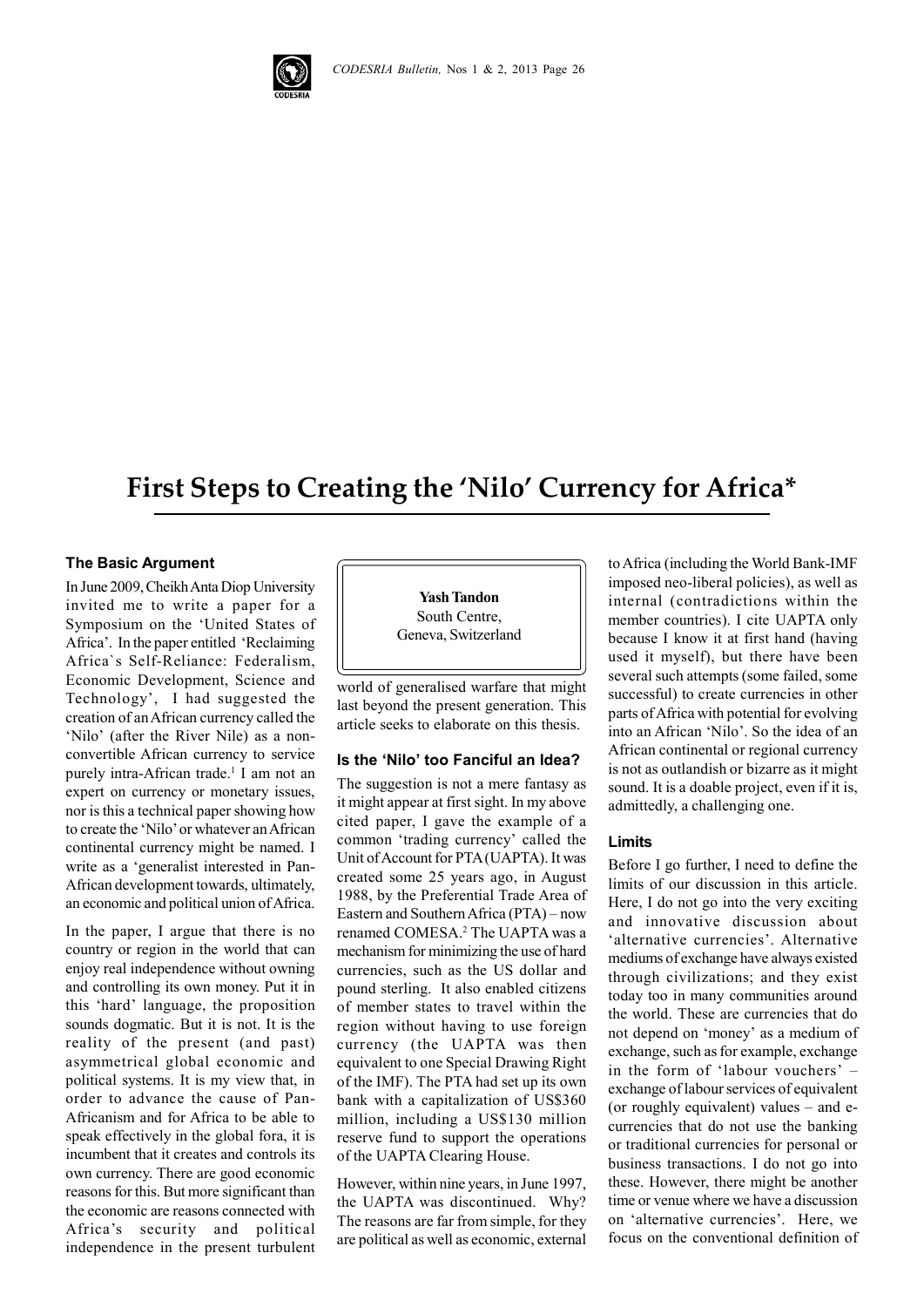'currency' as fiduciary money, money that has the authority of the State to realize its value as a medium of exchange or as a store of value.

#### **The Thrust of the Argument**

My argument develops along the following three lines.

- 1. I first examine why Africa needs its own currency. I rate the politicalstrategic-security consideration as higher than the economic (though this is important, too) as the principal reason for Africa to create its own currency.
- 2. Then, I argue that the present global financial/economic crisis has opened up an opportunity for Africa to take serious first steps to launch its own currency. However, the present neoliberal and neo-Keynesian policies to reform the global system are doomed to fail. Therefore, it is argued, Africa needs to take a far more radical approach.
- 3. Following this, I make some tentative suggestions on the first steps in the long journey to create an African currency that it owns and controls.

#### **Why Africa Needs its Own Currency**

There are two main reasons why Africa needs to create and control its own currency – one, in the strategic-securitypolitical domain, and the other in the economic domain. The discussion in most academic and policy circles has revolved around the economic. This is not surprising. Money, credit, foreign exchange, market, currency, etc., are quintessentially 'economic' categories. But, it is important to understand that economics is a blind academic discipline; it does not see, or at best it obfuscates, the political reality behind it. Dig deeper into this pseudo-science and you will find, hidden behind its categories and assumptions, political strategies and tactics of the old game of conquest and exploitation. Economics is politics. The only reason I treat these as separate in this article and draw out narrowly defined 'economic' arguments is in order to engage those who deal with economic matters in the government ministries of trade and finance and in the academic discipline called 'economics'. And so, while I end this paper by suggesting certain measures ('first steps') that appear to be economistic, it must be understood

that behind my proposals lies a sound political argument, a critical argument for the times we live in.

There is another reason for going into the politics of economics. And this is ideology. For the last nearly three-andhalf decades (since about the mid-1970s), the world has been served a heavy dose of neoliberal ideology. It became even more imposing in claiming the status of 'science' after the fall of the Berlin Wall and the demise of the Soviet alternative model. After 1989, the only game in town was neoliberal economics whose policy prescriptions were presented as 'axiomatic', indeed as 'second nature' to humanity's future growth and development. The walls of this ideology are finally falling asunder, following the financial (economic) crisis which was lurking for over the last thirty years, but which broke surface in 2007-08, triggered by the sub-prime housing scandal in the United States and, following it, the virtual collapse of the global banking system.

Of course, the old horse (neoliberalism) is still delivering solid kicks that still hurt the poor nations and the poor in all nations. Nevertheless, even as it is dying a slow death, its demise is now a historical certainty. This has opened the door to another ideology. Suddenly, as if from nowhere, its place is now taken by 'neo-Keynesian' economics (almost forgotten for thirty years) with its putative claim to a 'social-democratic' alternative to neoliberalism. This article will not go into the sterile debate between the neoliberals and the neo-Keynesians. I mention this only in order to alert readers not to get caught up in this debate. What Africa needs is a much more radical approach, one that recognizes that all economics is, at base, politics by other means.

# **The Political-Strategic-Security Reasons for Creating the 'Nilo'**

A critical argument of this article is that the post-9/11 world has triggered a new era of generalized warfare. We are living through a prolonged war that could last through and beyond the present generation. In this evolving scenario whose future is far from clear, it behooves Africa to have its own currency in order to maintain a measure of independence and in order not to be dragged into other peoples' wars through, above all, monetary and currency manipulations.

Two questions arise: one, what kind of war is it? And two, what has war to do with having an independent currency? I will not dwell on the first question. It has complex physical, ideological-cumreligious and social-psychological dimensions. All I can say is that it is not like the two major wars of the last century (World War I and World War II), nor like the 'cold war' (World War III) that lasted for nearly 50 years from the end of WW II to the end of the last century. We are living through another kind of war (World War IV) in a profoundly different situation – including a new kind of global awakening, a new kind of resistance to the old power structures; a new kind of challenges to received dogmas and ideologies…. But let me stop here; this is a subject for another discourse.

The second question is more relevant to the subject in hand. Why should this war (whatever its character) be linked with the issue of Africa owning its own currency, its own 'Nilo'? What has one got to do with the other? This, too, is a complex matter, but its main outlines can be identified without too much difficulty.

All things change; everything is in flux. Nonetheless, there are certain things that change in content and form, but not in essence. Money is such a thing. Money has existed through times immemorial, but in different forms and content in different times. Though it has changed in form and content, what has not changed in essence, is the use of money in war (as also in peace). Money is essentially a weapon of war both in peace and war times.

We know how money and currency played a critical role in the colonial conquest of the Americas (the US and South America), Asia and Africa. Nathan Rothschild who virtually controlled the Bank of England famously said that 'he who controlled Britain`s money supply also controlled the British Empire'. European Imperial-Colonial countries (Holland, Portugal, Spain, England, France and Belgium) kept coinage out of the control of the colonies to prevent them from trading with one another. From Africa's own history, we know that the expansion of money and capital from the 1880s led first to the colonial conquest of Africa after the Berlin Conference of 1884-85, and later to interimperial rivalry and the two world wars. Money played a critical role in wars and colonization. As we all know, one of the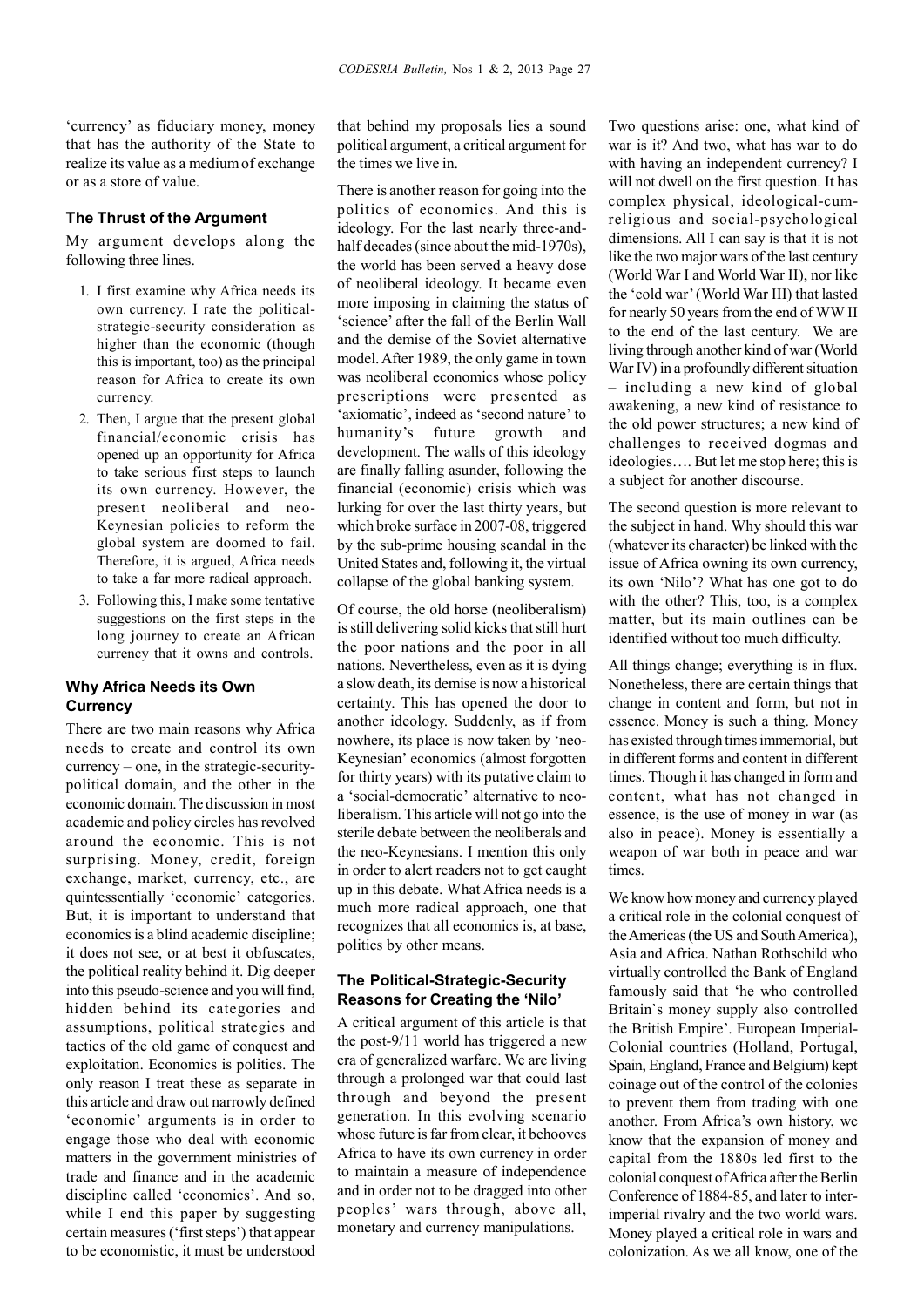first things the new colonial masters did in the African colonies was to introduce the monopoly of their own currency systems (this hold over Africa of imperial currencies exists to this day; and Africa needs to break out of it. But we shall return to this later).

#### **What have the Punic Wars to Teach Africa?**

Let us take a couple of examples from history first, for history is full of evidence of the connection between money and war. The role that money played in the three Punic Wars fought between Rome and Carthage between 264 and 146 BC (including the 'Battle of Tunis' on the African soil) is well documented in history books. Rome used 'money' as a weapon of war, but ironically, the ultimate destruction of Rome`s money system in the final years of the Punic wars was one of the most critical factors that led finally to its own demise.

#### **What has the American War of Independence to Teach Africa?**

The experience of the English colonies of America (now the USA) is worth recalling for African readers. Pennsylvania (in the colonial period) had created its own paper money in 1723 to assert its independence from the Empire and, interestingly, it was the only colony that managed to prevent inflation that had ravaged the rest of the colonies that were dependent on the English currency.<sup>3</sup>

In 1764, however, England passed the Currency Act, to curb issuance of colonial money. In 1766, Benjamin Franklin went to London to petition against it but he lost; his petition was rejected by the imperial-colonial government.<sup>4</sup> However, at the first Continental Congress in Philadelphia in May 1775, the revolutionary colonies decided to create their own currency called the 'Continental Currency'. During the war of American independence, the English tried to undermine the Continental Currency through massive counterfeiting as a weapon of war.<sup>5</sup> The Americans liberation warriors, despite English efforts to sabotage their currency, managed to finance the liberation war, and in 1776 at the Declaration of Independence, the colonies legalized their new currency. Thus the US finally – and once and for all time – broke away from the imperial currency system. And this is what Africa needs to do.

This story has its own double irony, however. The same USA, by an ironical twist of history, is lording over the rest of the world today with its dollar power. Earlier, I observed that Rome used money as a weapon of war, but ironically, the ultimate destruction of Rome's money system in the final years of the Punic wars was one of the most critical factors that led finally to its own demise. This is the (inevitable) fate of the American Empire too. That is why the US cannot allow a counter global currency, or a loss of its control over, for example, the IMF and its military wing, the North Atlantic Treaty Organization (NATO).

# **What has the Present Crisis in Europe to Teach Africa?**

In our own times, we have the experience of Greece struggling in recent times to reclaim its sovereignty. Little did its people realize (indeed, they were never meaningfully consulted) that by replacing its currency (the drachma) with the euro, it would lose its ability to define and control its own economic policies, that it would lose its sovereignty. Now, Greece is at the mercy of its EU 'partners', the European Development Bank and the IMF.

Of course, it might be argued that Greece is unique, that this is not the experience of countries such as Germany, France or Sweden – these, too, have also abandoned their independent currency in favour of the euro without facing the kind of crisis faced by Greece. This is partly true. But this argument has two sides to it. One is national and the other regional. Nationally, Germany, France and Sweden (the 'northern' countries) have strong economies relative to, for example, Greece, Portugal, Spain and even Italy (the Mediterranean countries). The ancient wisdom that the strong tend to rule the weak is being played out in Europe between the 'Northerners' and the 'Mediterraneans'. Regionally, what the Maastricht Treaty had hoped to create is a strong, united, Europe that could match the strength of the US and Japan. But a strong Europe, in turn, required that countries in the region surrender part of their sovereignty to the will of the collective in order to reap the long-term benefits of the collective strength that comes from unity. There is need to sacrifice a bit of sovereignty nationally so as to gain more out of regional unity. There are thus two sides of the same coin – national and regional.

How does this analogy apply to Africa? It applies both in its 'national' and 'regional' contexts. There is no gainsaying that if African countries want to be able to talk with the rest of the world with a strong. united voice, each of them needs to surrender part of its sovereignty to the collective will of Africa. And here lies the real challenge. No African country is willing to do this – at least in the foreseeable future. But here is the irony. The irony is that what African countries are not prepared to do in the African context, they have done so already in the global context. Presently, African countries have their sovereignty compromised (not only in terms of economic but also in terms of political and security policies) by a historically imposed domination of the Empire over the continent.

A side argument – a distractive argument which we must deal with – is that the Empire does not exist; that Africa is now 'independent' and Africans must not continue to lay blame on 'neo-colonialism' for all their ills. The second part of the above statement is partly true – African leaders too often hide behind the imperial skirts of their erstwhile masters to cover up their own weaknesses and frailties. But the first part – the point about the Empire – is a reality that no amount of linguistic subterfuge can hide. The imperial reality is extant. It has changed its character from the days of direct colonialism, but it is present in all its force and vigour.

Europe is part of that Empire (I may add, parenthetically, that such countries as Sweden, Norway and Finland are also part of the Empire – may be more 'benign'; but there should be no illusion on this score). Africa, on the other hand, is not yet independent. Africa in this sense is different from Europe. It is true that Europe too compromises its sovereignty on, for example, matters of security in Iraq, or Afghanistan, or Syria to the will of the United States – the most dominant player in NATO. But Europe does that for its own strategic and security interests. Also, Europe enjoys relative independence in matters related to, for example, trade, investment and environmental policies that could be the envy of Africa. It is not without reason that, in the face of the global economic crisis, the Europeans are trying their best to preserve their independent currency (the euro), even at the cost of bringing weaker countries like Greece, Ireland and Portugal to toe the 'European line'.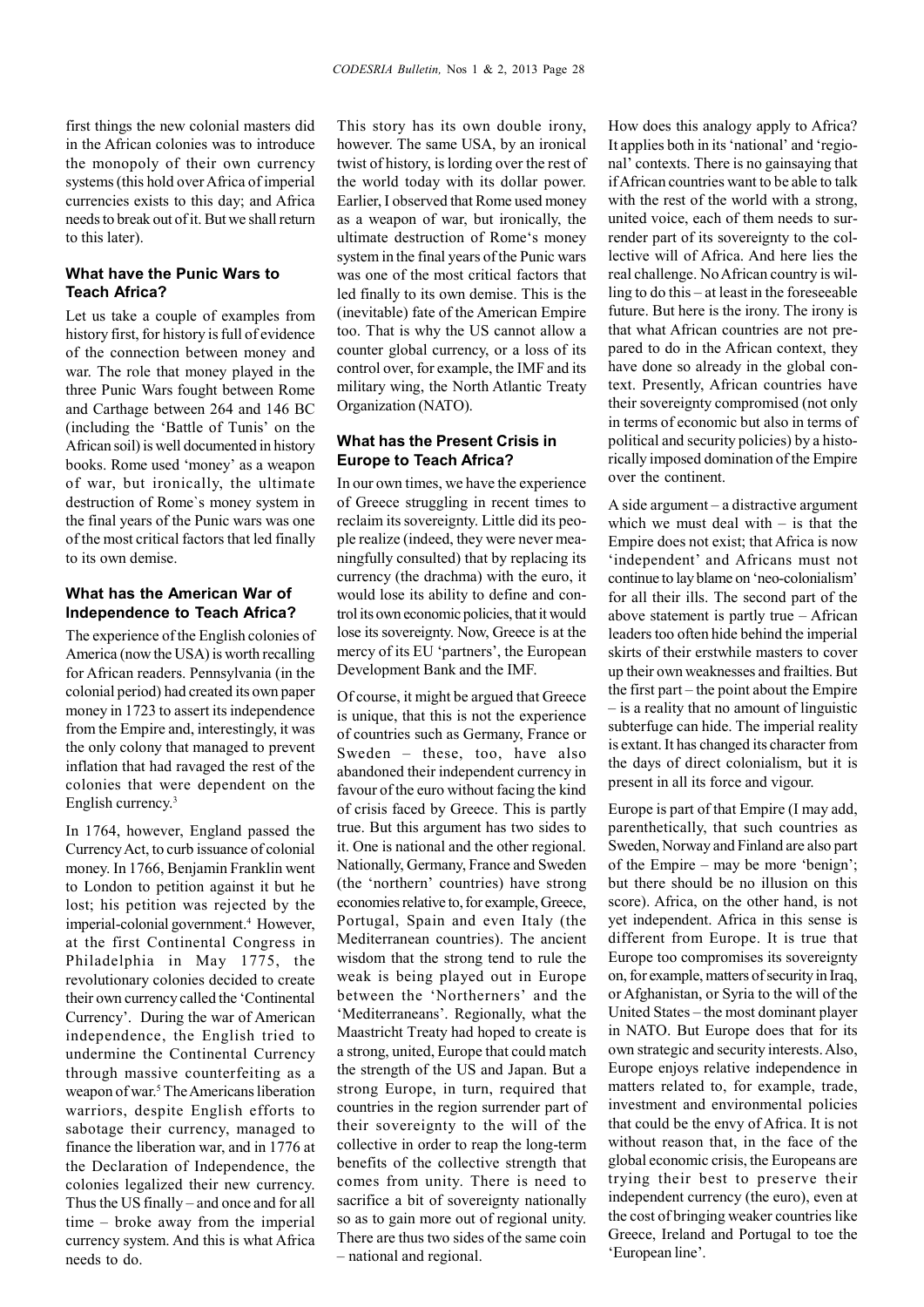# **Summing Up the Politicalstrategic-security Argument for the 'Nilo'**

The Roman and American examples from the past, and the example of Greece and Europe in our own times, lead to three important conclusions:

- 1. They show the link between the money system and the war system. Money is war by other means from antiquity to the present times.
- 2. They underscore the fact that Africa is not yet independent. Its independence and sovereignty are compromised by the historically imposed will of the Empire over Africa. This imperial will is exercised through many channels – political, military, ideological, economic; through the so-called 'development aid'; and, above all, through the control over Africa's money system.
- 3. Africa can learn from the experience of the thirteen American colonies in the 1760s – break away from imperial currencies, and create their own. Africa must also learn from Europe's determination to hold on to the euro. The leading nations of Europe are not taking chances on the future; they do not want to mortgage their future to the US dollar either in the economic domain or in the politicalstrategic-security domain.

The post 9/11 world has triggered a new era of generalized warfare, which is still in its early stages, whose evolution is still in the future. Money is playing an extremely important role in triggering and fuelling the wars in the Arab world. Syria is inundated with money from, for example, the US, Europe and their allies in the oil rich Gulf countries. Also, in the case of Iran, one of the objectives of the NATO coalition is to weaken Iran's currency through massive embargo on its oil exports and escalated sanctions. Currencies are weapons of war, just like scud missiles and the drones. Africa must create an independent currency. This is a strategic objective whose importance cannot be exaggerated.

# **The Economic Reasons for Creating the 'Nilo'**

Earlier, I argued that economics is politicaleconomy masquerading as pseudoscience, or what Benjamin Franklin called 'Economyths'. The best examples of this are the 'neoliberal' and the 'neoKeynesian' economics. I have also no doubt that whilst the Marxist method of dialectic materialism provides a better tool for analysis than the neoliberal or neo-Keynesian epistemologies, there is no such thing as 'Marxist economics' or 'neo-Marxist economics'. These are reductionist economistic distortions of what Marx wrote and fought for.

But let us not get into this ideological discourse. The 'economic' argument for the 'Nilo' is made in order, as I said earlier, to engage and to connect with people involved in academic and policy issues in Africa. I will keep this brief because the argument does not require much labouring. We all agree that Africa has abundant natural and human resources, and that it needs to use these to get out of poverty and underdevelopment. Our disagreements or confusion is on the question of where we get investment capital to develop these resources. And this begs the question: Why is it that Africa creates a lot of added value in production but it still needs capital from outside?

This is a question that has been with us since the colonial times to this day. Let me say that part of our confusion (indeed, most of it) has been created by mirrors and magic lanterns created by the Empire; these distort realities and turn them upside down. Let me illustrate this from the experience of my country – Uganda. Dani W. Nabudere, in his *Imperialism and Revolution in Uganda*, has shown how during the colonial times, the surplus from Uganda, extracted out of peasant commodity production, became so large that a substantial part of it was exported to Britain.<sup>6</sup> In 1958, for example, of the £17.5 million deposited in Uganda banks £11.6 million was used in Uganda and the rest was sent to Britain. He quotes the colonial economic historian, Walter Newlyn who wrote:

The outstanding characteristic of this phase of their development (of the banks) was that they soon became able to collect deposits locally in excess to what they were able to utilise in the East African countries and these surplus funds they invested in London. The result was that for a long period of their history, these banks were actually involved in the process of exporting capital from the underdeveloped countries of East Africa for use in a developed country.7

In essence, nothing has changed from those days. Africa is still the net exporter of capital to the Empire. Africa has got its political independence, but the system of production, trading and currencies remain more or less the same, except that the separate bilateral colonial rules (British, French, etc.) have been replaced by multilateral rule under the overall direction of the World Bank and the IMF. These institutions of global economic governance, fifty years since their creation, are still stubbornly controlled by the US-led Empire. Under this multilateralised imperial regime, there is a net outflow of both resources and moneycapital from Africa (and other parts of the third world, including China), and figures bear this out. Africa pays out more than it gets. There is an enormous value added in production in Africa, especially in commodities, and yet Africa retains an insignificant share of this value. Again, figures even from sources within the IMF and the World Bank bear this out.

Why this is so should surprise nobody. It is not a result of something insidious (although this too, as later explained); it is largely because this is how the system works globally. There is no automatic leveling down (or 'trickle down') process at the international (or for that matter at the national) level. Asymmetries are built into the workings of the system. Power and wealth concentrations are inherent to the system. Those who have accumulated wealth through various forms of 'rent seeking' acquire more of what they have, thus spiraling the richpoor gap both within and between nations. Over time, however, some 'insidious' practices have indeed become part of the system, such as speculation in commodities and in the foreign exchange and derivatives 'markets', much of which are openly fraudulent, and enjoying a large measure of impunity.

Oiling this vast system of what amounts to theft is the money system. It is for this reason that many writers have given a specific name to this era of capitalism – namely a system of 'financialised' capitalism – a system where making money out of money is rewarding speculators and bankers more than those involved in actual production; where 'stocks' are floated onto the 'money market' and leveraged through derivatives that have no relation to the value of hard, tangible, assets; where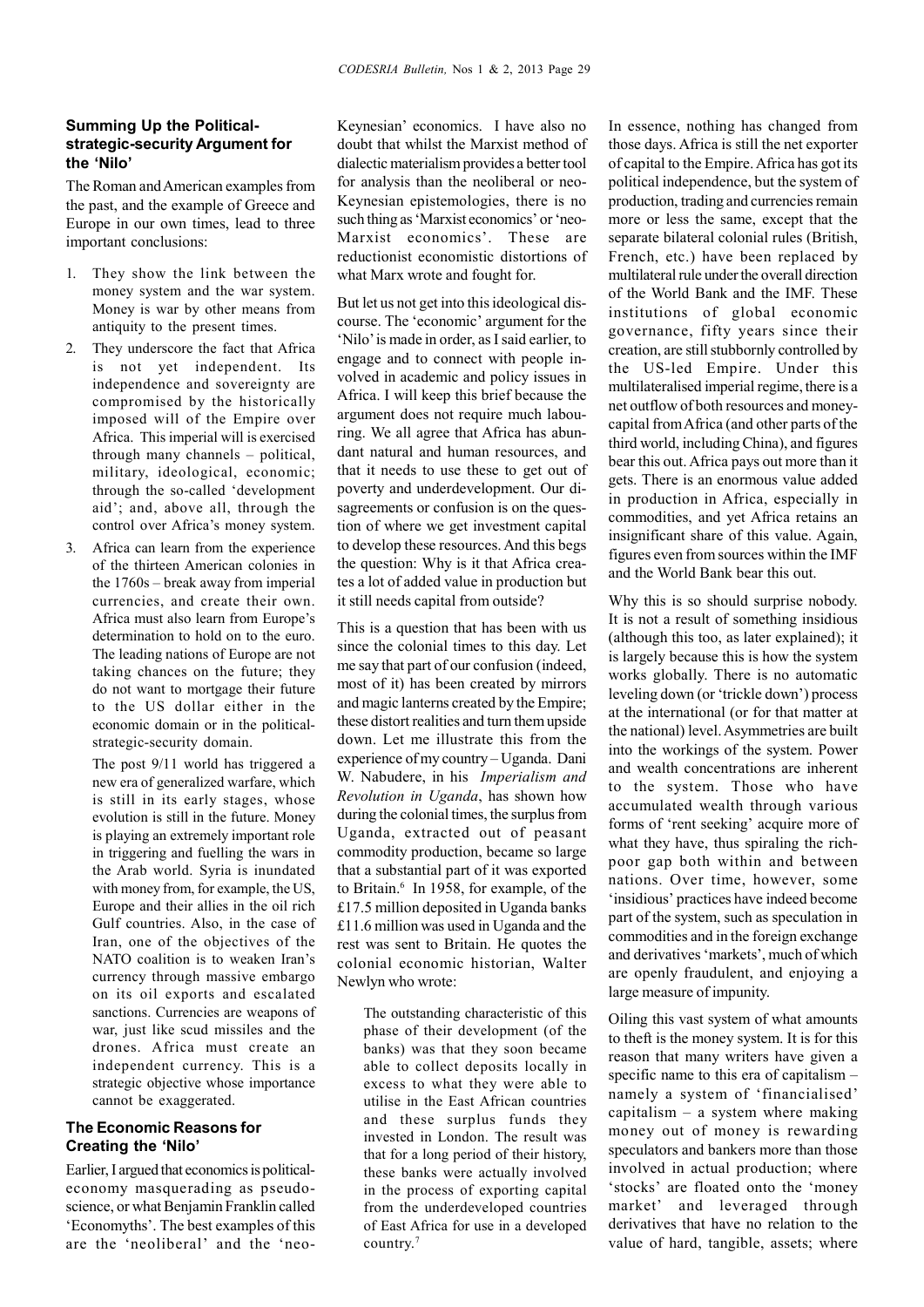governments (mainly in the US and Europe) are engaged in printing money (confusingly called by the technically beguiling phrase 'Quantitative Easing' or QE to fool the masses). This is actually to enable their banks to balance their books which have fake (what in the official language is called 'toxic') assets. This is the real world of present-day capitalism.

# **Why the Neo-Keynesian Reformist 'Solution' is an Illusion**

The demise or near-demise of the neoliberal paradigm has opened the door to several reformist 'solutions' – some still within the same paradigm, some outside of it. One of the latter is the neo-Keynesian reformist 'solution', named after the English economist, John Maynard Keynes, a brilliant bureaucrat who showed one possible way out of the depression of the 1930s. Keynes was also engaged on the British side in the negotiations leading to the creation of the Bretton Woods institutions (the World Bank and the IMF), except that he lost out to the more powerful Americans. The British were already in post-war decline. Nonetheless, Keynesian economics flourished in some social-democratic milieu until buried under the avalanche of neoliberalism in the 1970s. More recently it has resurrected itself in some 'left' reformist circles.

I shall not go into this theory. What concerns us here is the application of neo-Keynesian economics to the present financial-economic crisis. One of its most brilliant contemporary advocates is the American Nobel Laureate, Joseph Stiglitz, who headed the 'Commission of Experts' set up in September 2009 by the United Nations General Assembly, to study the financial crisis indepth and make recommendations. I have summarised the findings and recommendations of the Stiglitz Commission elsewhere.<sup>8</sup> The Report came out in September 2009, with some of the best ideas that money can buy on how to reform the international financial architecture to prevent future occurrences of the crises.

The point to underscore is that nothing is heard of the report any more. Not a single of its ten major recommendations has been followed up. Why not? A quick answer, without getting into sordid details, is that the ruling classes – and the entire paraphernalia of the capitalist system controlled by an un-regulateable 'ma-

fia' of bankocrats, kleptocrats, speculators, and state bureaucrats – have absolutely no interest in reforming a system of which they are the principal beneficiaries.

# **The Crisis of the Dominant System is an Opportunity for Africa**

The struggle for liberation from the hold of the Empire is a long struggle. Much of what is happening in the Arab world is part of that scenario. Africa too is embroiled in several wars within the continent whose causes are deeply rooted in its colonial past, with lingering ethnic-religious-class and politicaleconomic dynamics of power and resource distribution at the heart of these wars.

Nonetheless, at the political-economic level, the failure of the neoliberal and reformist 'solutions' to the global multiple crises does open the door for more innovative, more radical, thinking on the part of African activist intellectuals and grass roots social movements.

I have also floated some ideas along these lines, especially during my tenure as Executive Director of the Southern and Eastern African Trade Information and Negotiations Institute (SEATINI), 1997 – 2004; and then as Executive Director of the South Centre, 2005-2009. I have argued, like Samir Amin, Dani Nabudere and others before me, that it is imperative that Africa and the countries of the South 'decouple' – or 'delink' – themselves from the crisis-prone system of the North. A serious debate is urgently needed in Africa between its political leaders, its academic and intellectual community, and its civil society; and above all, between all of these and the movements of the people on the ground who are at the receiving end of all ill-conceived policies done in their name. This is the democratic transparency that is needed, not the top-down financial and banking 'transparency' of the G8, the G20, the IMF, the World Bank, the European Union and the OECD. This is not to underestimate the gravity of the problems that face Africa and the South in trying to work out an alternative model of a monetary and financial system. But whoever has thought of starting a long journey without taking the first step?

## **Putting the Issue of 'Nilo' in the Broader Context of a 10-point Strategic Program of Action**

Africa is not alone in venturing on this long struggle. Efforts are afoot also in

other parts of the South. Among such efforts, I would cite the work of the Ecuadorian political-economist, Pedro Páez, as offering some of the best ideas on the subject of money systems and currencies. I have summarized his ideas too in the above cited paper.

So here in points form are some of the critical steps that might be taken – in parallel or sequentially, depending on the circumstances – to undertake a radical reform not only of the financial and currency system but broadly of Africa's general orientation to the rest of the world. Obviously, the 10-point programme of action suggested below is not a one-day affair, and certainly not something that can be carried out by a single African country on its own. It can be done at the continental level by, for example, the African Union (AU), or the Economic Commission for Arica (ECA); and/or (simultaneously or in sequence) at the regional level, involving regional organizations like COMESA and ECOWAS.

- 1. Break trade barriers between African countries and create customs unions, and encourage those that are already doing this to expedite their efforts, for example, ECOWAS and the Eastern African Community;
- 2. Create regional monetary arrangements (RMAs), including flexible regional bloc exchange rate regimes (ERR), and the creation of regional currencies. It is not necessary at this stage to create fully-fledged regional currencies – like the euro, for example. What is immediately doable is the creation of regional 'trading currencies' such as the Uapta. Indeed, the Uapta can be given a new lease of life along revised format and structures, but retaining its potential to evolve into a regional currency;
- 3. Create regional banks and community banks funded entirely out of savings generated within Africa and therefore independent of aid or capital from outside;
- 4. Aim, in the long run, to turn banks into post offices. Money should be owed by people and handed over to Post Offices to manage issuance of credit and servicing loans for a fee. The Grameen Bank idea in Bangladesh started out well, for it was based on the above principle, but it got corrupted along the way on account of infiltration by the